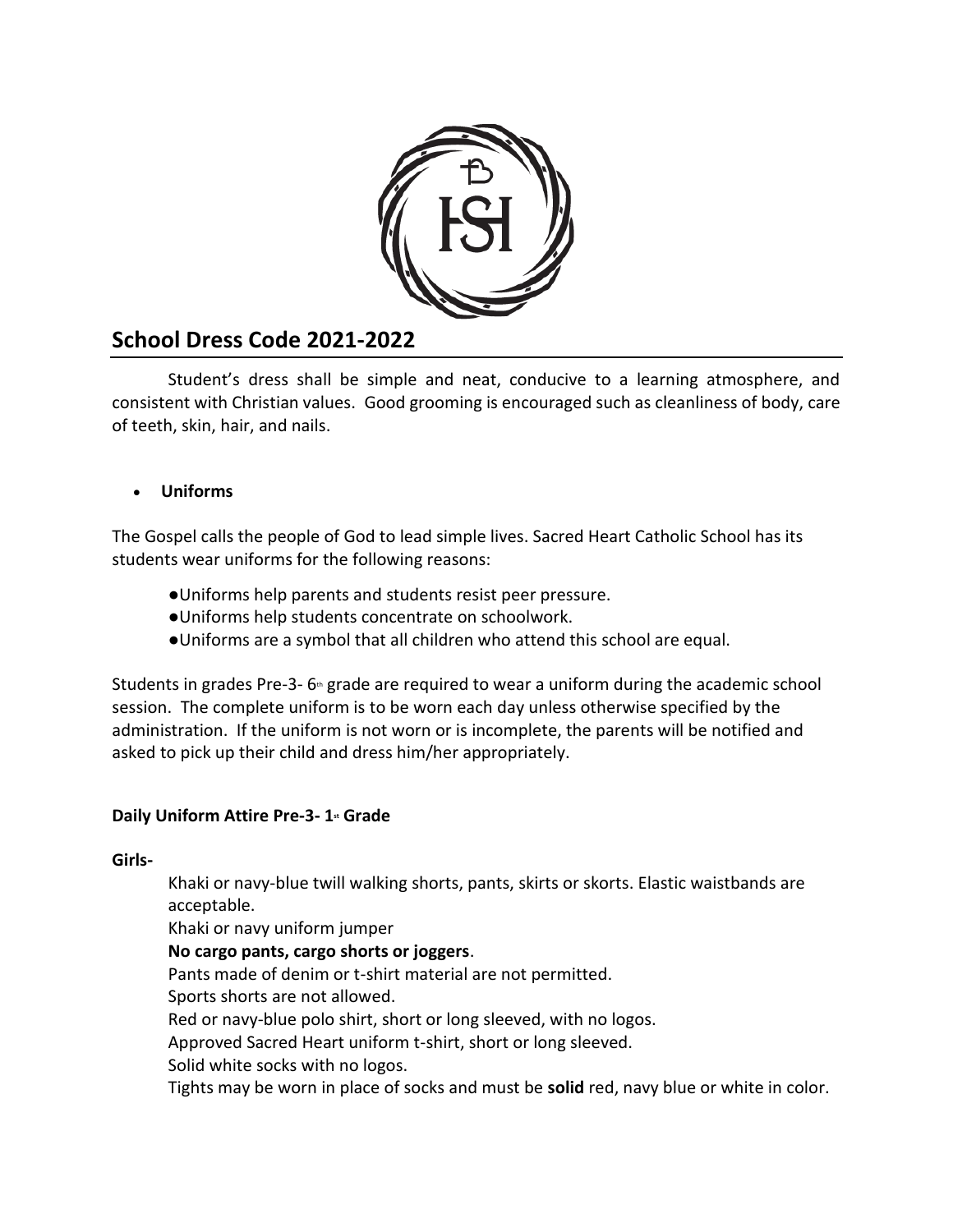Leggings may be worn but must be ankle length and **solid** red, navy blue or solid white in color.

Leggings may not be worn as pants.

Shorts/skorts/skirts must be no shorter than finger-tip length.

Bloomers or shorts must be worn under skirts.

#### **Boys-**

Khaki or navy-blue twill walking shorts or pants. Elastic waistbands are acceptable. **No cargo pants, cargo shorts or joggers**.

Pants made of denim or t-shirt material are not permitted.

Sports shorts are not allowed.

Red or navy-blue polo shirt, short or long sleeved, with no logos.

Approved Sacred Heart uniform t-shirt, short or long sleeved.

Solid white socks with no logos.

### **Dress Uniform Attire Pre-3- 1st Grade**

#### **Girls-**

Sacred Heart plaid jumper. Jumper can be purchased from Lands' End.

Short or Long-Sleeved Blouse with Peter Pan Collar and Puffed Sleeves (piping on the collar required). Shirt is to be purchased from Land's End.

Solid white socks with no logos.

Tights may be worn in place of socks and must be **solid** red, navy blue or solid white in color.

Pants made of denim or t-shirt material are not permitted.

Sports shorts are not allowed.

Leggings may be worn but must be ankle length and **solid** red, navy blue or solid white in color.

The jumper must be no shorter than finger-tip length.

Bloomers or shorts must be worn under jumpers.

#### **Boys-**

Khaki twill walking shorts or pants. Elastic waistbands are acceptable.

### **No cargo pants, cargo shorts, joggers**.

Pants made of denim or t-shirt material are not permitted.

Sports shorts are not allowed.

Solid, light blue oxford style button down shirt, short or long sleeved with no logos. Solid white socks with no logos.

Ties are optional and can only be Sacred Heart Plaid

### **Daily Uniform Attire 2nd-4th Grade**

**Girls-**

Khaki or navy-blue twill walking shorts, or pants with zipper and button or hook and eye closure.

Skorts or skirts are allowed and may be the pull-on type.

Khaki or navy uniform jumper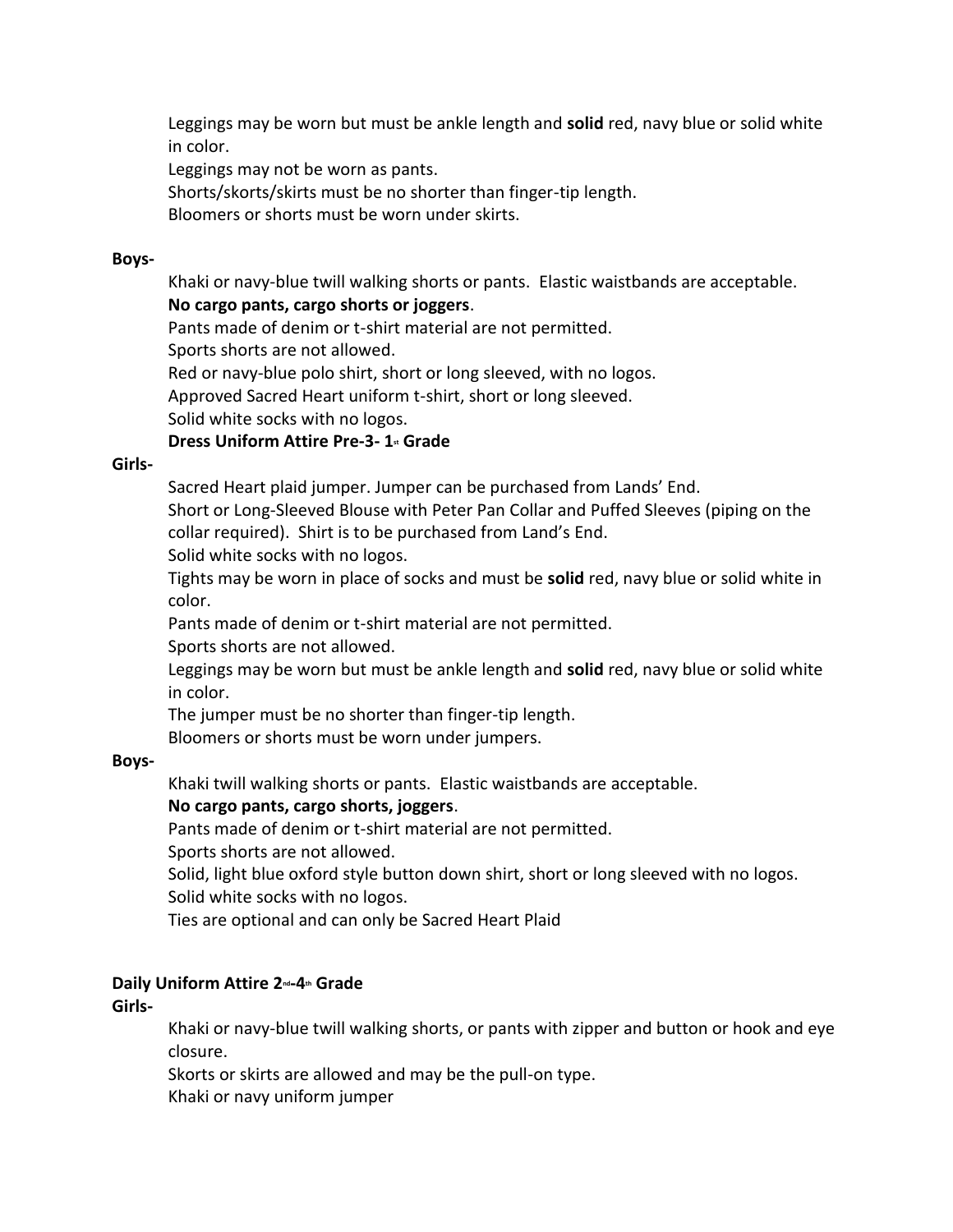#### **No cargo pants, cargo shorts or joggers**.

Pants made of denim or t-shirt material are not permitted. Sports shorts are not allowed.

Red or navy-blue polo shirt, short or long sleeved, with no logos.

Approved Sacred Heart uniform t-shirt, short or long sleeved.

Solid white socks with no logos.

Tights may be worn in place of socks and must be **solid** red, navy blue or solid white in color.

Leggings may be worn but must be ankle length and **solid** red, navy blue or solid white in color.

Leggings may not be worn as pants.

Shorts/skorts/skirts must be no shorter than finger-tip length.

Bloomers or shorts must be worn under skirts.

#### **Boys-**

Khaki or navy-blue twill walking shorts or pants with zipper and button or hook and eye closure.

### **No cargo pants, cargo shorts or joggers**.

Pants made of denim or t-shirt material are not permitted.

Sports shorts are not allowed.

Red or navy-blue polo shirt, short or long sleeved, with no logos.

Approved Sacred Heart uniform t-shirt, short or long sleeved.

Solid white socks with no logos.

#### **Dress Uniform Attire 2nd-4th Grade**

#### **Girls-**

Sacred Heart plaid jumper. Jumper can be purchased from Lands' End.

Short or Long-Sleeved Blouse with Peter Pan Collar and Puffed Sleeves (piping on the collar is required). Shirt is to be purchased from Land's End.

Solid white socks with no logos.

Tights may be worn in place of socks and must be **solid** red, navy blue or solid white in color.

Pants made of denim or t-shirt material are not permitted.

Sports shorts are not allowed.

Leggings may be worn but must be ankle length and **solid** red, navy blue or solid white in color.

The jumper must be no shorter than finger-tip length.

Bloomers or shorts must be worn under jumpers.

#### **Boys-**

Khaki twill walking shorts or pants with zipper and button or hook and eye closure. **No cargo pants, cargo shorts and joggers**.

Pants made of denim or t-shirt material are not permitted. Sports shorts are not allowed.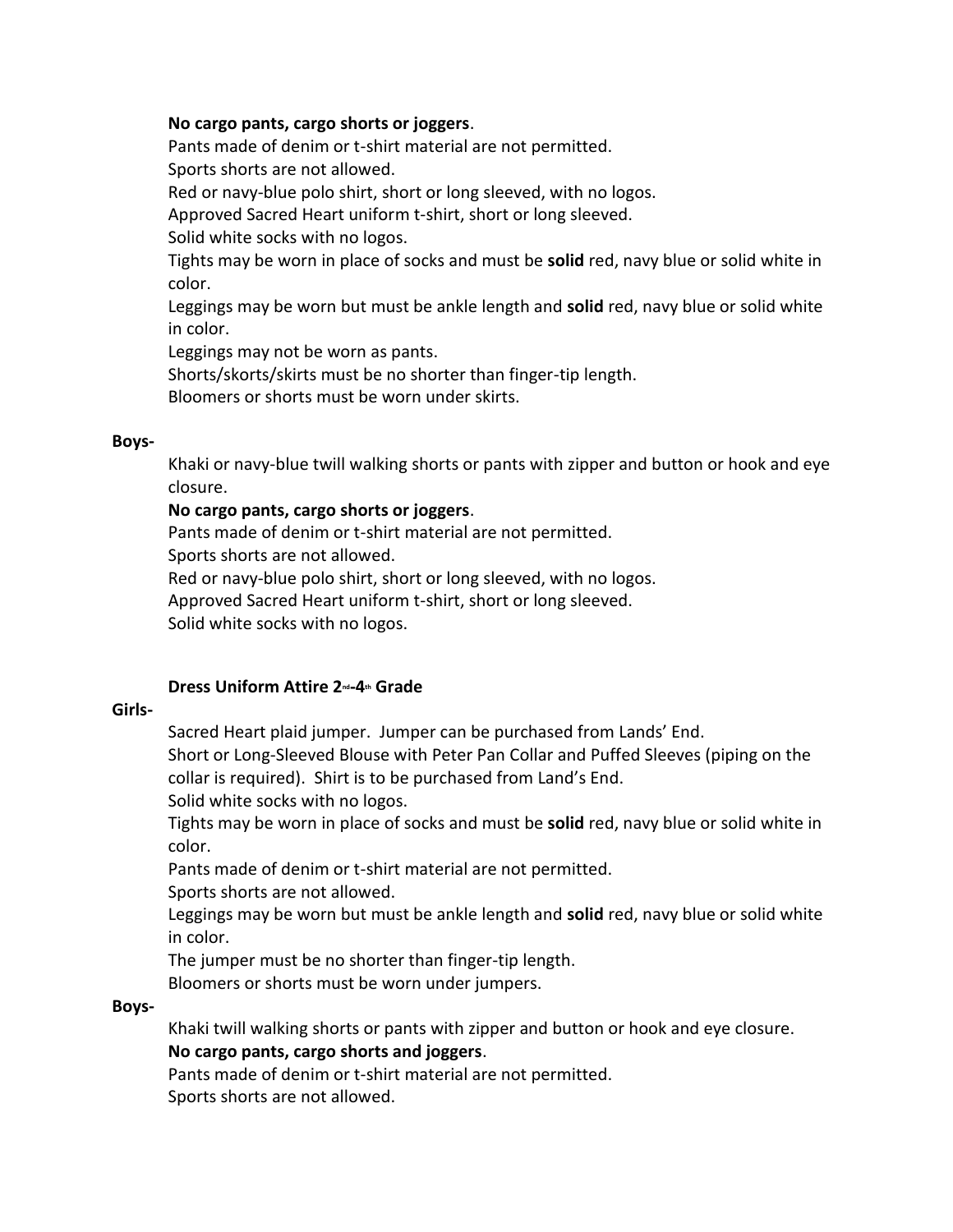Solid, light blue oxford style button down shirt, short or long sleeved with no logos. Solid white socks with no logos. Ties are optional and can only be the Sacred Heart Plaid

### **Daily Uniform Attire 5th-6th Grade**

### **Girls-**

Khaki or navy-blue twill walking shorts, or pants with zipper and button or hook and eye closure.

Khaki or navy uniform jumper

Skorts/skirts are allowed and may be the pull-on type.

### **No cargo pants, cargo shorts or joggers**.

Pants made of denim or t-shirt material are not permitted.

Sports shorts are not allowed.

Red or navy-blue polo shirt, short or long sleeved, with no logos.

Approved Sacred Heart uniform t-shirt, short or long sleeved.

Solid white socks with no logos.

Tights may be worn in place of socks and must be **solid** red, navy blue or solid white in color.

Leggings may be worn but must be ankle length and **solid** red, navy blue or solid white in color.

Leggings may not be worn as pants.

Shorts/skorts/skirts must be no shorter than finger-tip length.

Bloomers or shorts must be worn under skirts.

### **Boys-**

Khaki or navy-blue twill walking shorts or pants with zipper and button or hook and eye closure.

### **No cargo pants, cargo shorts or joggers**.

Pants made of denim or t-shirt material are not permitted.

Sports shorts are not allowed.

Red or navy-blue polo shirt, short or long sleeved, with no logos.

Approved Sacred Heart uniform t-shirt, short or long sleeved.

Solid white socks with no logos.

### **Dress Uniform Attire 5th-6th Grade**

#### **Girls-**

Sacred Heart plaid box pleat top of the knee length skirt, purchased from Land's End. White blouse ¾ length sleeve, purchased from Land's End. Solid white socks with no logos. Pants made of denim or t-shirt material are not permitted. Sports shorts are not allowed.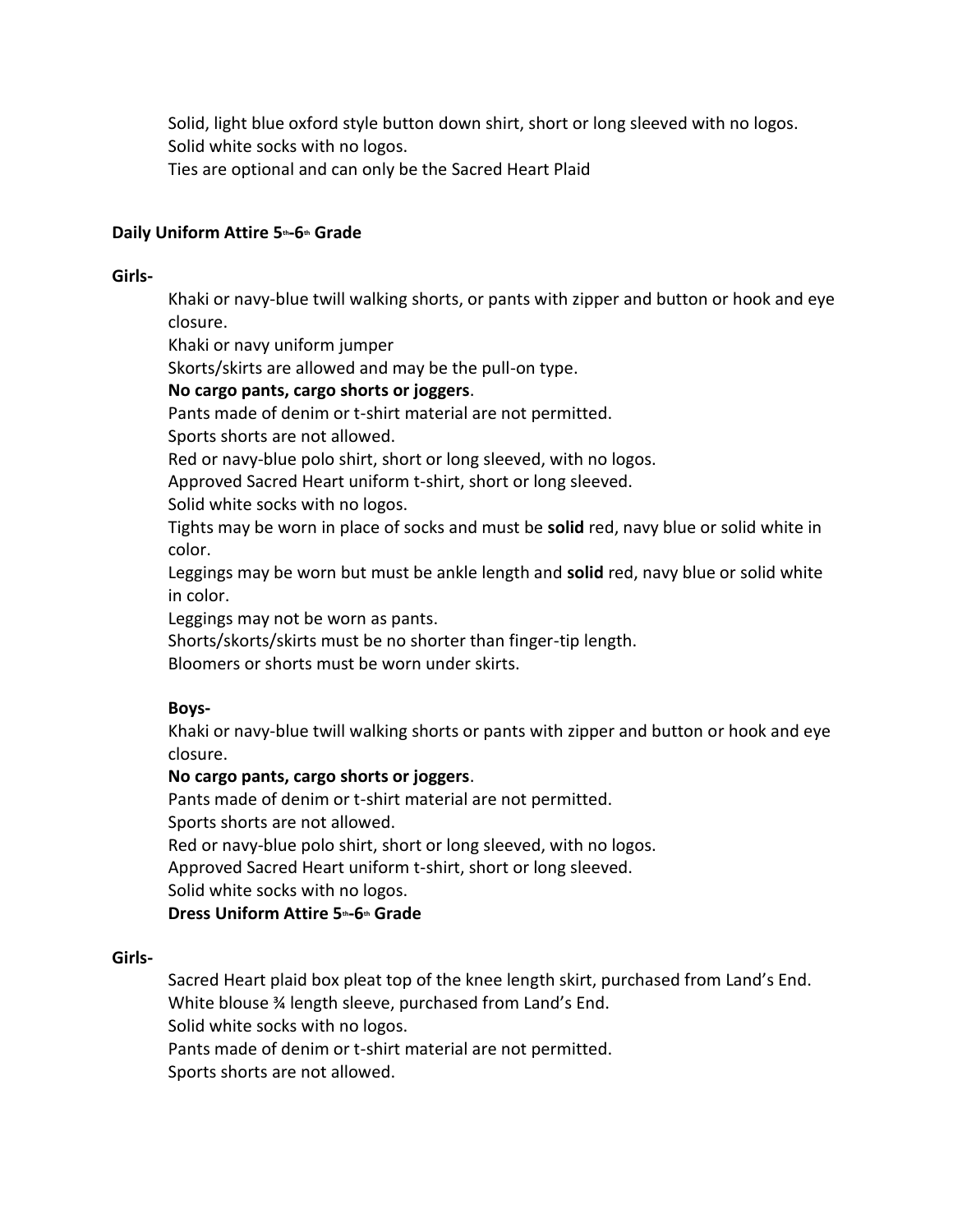Tights may be worn in place of socks and must be **solid** red, navy blue or solid white in color.

Leggings may be worn but must be ankle length and **solid** red, navy blue or solid white in color.

The skirt must be no shorter than finger-tip length.

Bloomers or shorts must be worn under skirts.

### **Boys-**

Khaki twill walking shorts or pants with zipper and button or hook and eye closure. **No cargo pants, cargo shorts or joggers**.

Pants made of denim or t-shirt material are not permitted.

Sports shorts are not allowed.

Solid white oxford style button down shirt, short or long sleeved with no logos. Sacred Heart plaid tie.

Brown, black or navy-blue belt.

# **All uniforms must be purchased by an approved vendor.**

### **Approved Daily Uniform Vendors:**

**●** Academy, French Toast, Lands' End, Kohl's, Children's Place, Gap, Target, and Wal-Mart. **All uniforms must be purchased from the uniform section of these vendors.**

### **Approved Dress Uniform Vendors:**

●Lands' End is the only vendor of girl's dress uniforms. Pants and oxford shirts may be purchased from approved daily uniform vendors.

### **General Uniform Regulations**

Only solid white t-shirts and undershirts may be worn under uniform shirts. Long sleeved white shirts may not be worn under short sleeved dress uniform shirts.

### **ALL students must have a red SHCS t-shirt for off campus activities.**

Uniforms are to fit properly; no baggy/oversized or undersized pants or other clothing are allowed.

Uniforms should be in good condition without holes or discoloration.

Belts must be navy blue, brown or black.

Cardigans must be red, navy blue or white.

 $5$ <sup>th</sup>-6<sup>th</sup> grade boys may wear a solid navy-blue blazer with dress uniform.

# **Only Sacred Heart hoodies are permitted**.

Jackets/coats/outerwear that are not Sacred Heart may be worn inside, but must remain unzipped.

**NO PULLOVERS MAY BE WORN DURING MASS.** 5<sup>th</sup>-6<sup>th</sup> grade boys may wear a navy-blue blazer or navy cardigan and all girls may wear a cardigan (navy blue or white only).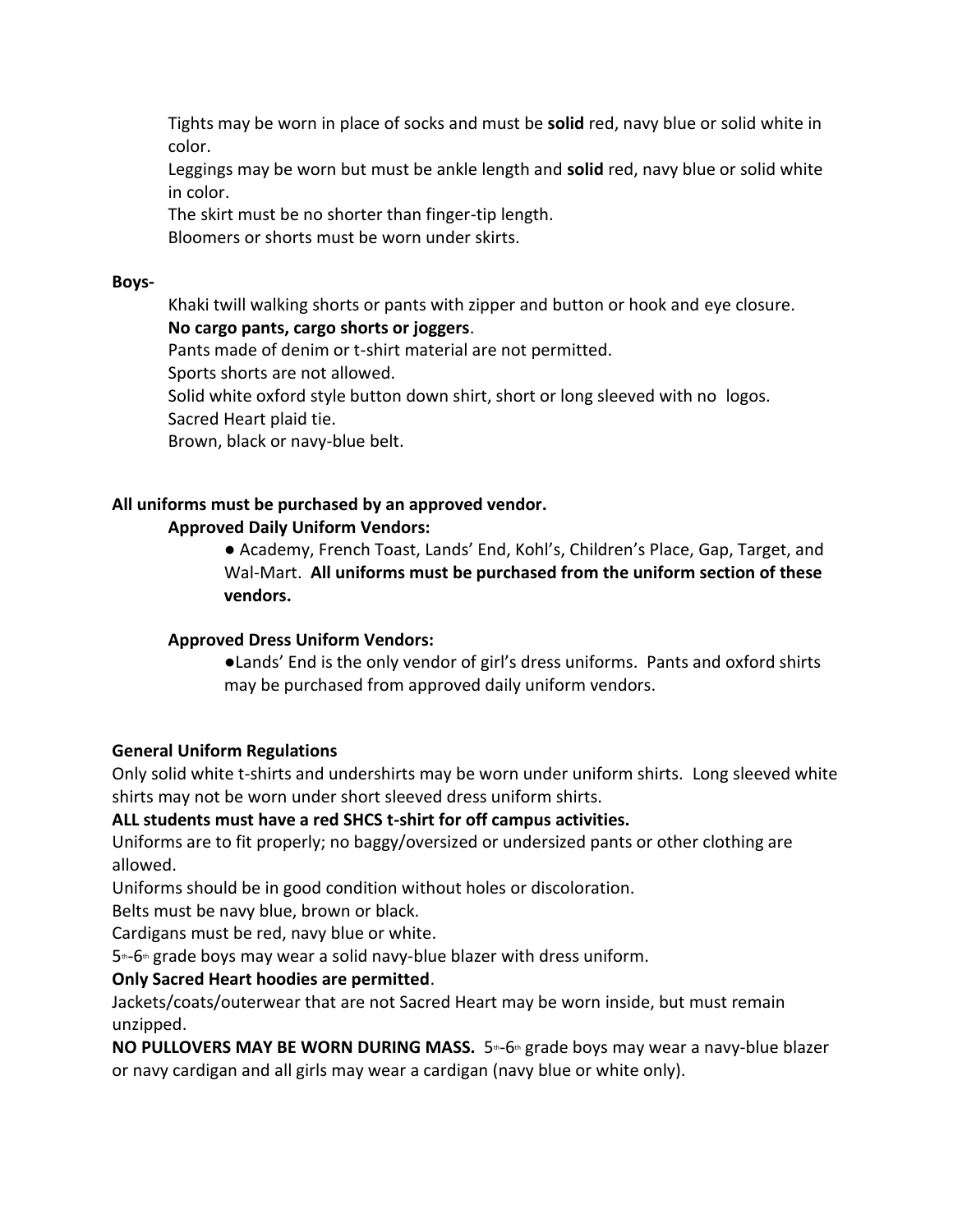#### **Shoes and Socks**

Non-marking soles are required on ALL shoes.

No light up or roller tennis shoes are allowed.

Sandals, flip-flops, shoes with open toes, shoes without backs or high heels are **NOT** allowed. Socks must be worn with all shoes.

**Socks must be visible above shoes.**

**No show socks/footies are not allowed.**

**ALL socks must be white with NO logos.**

#### **Grooming and Jewelry**

Good grooming is encouraged, such as cleanliness of body, care of teeth, skin, hair and nails. Students may not wear perfume or cologne. Tattoos or body art of any kind are not allowed.

### **Girls-**

Hair must be clean, neatly combed and natural in color.

Distracting hairstyles such as Mohawks or shaved designs are not allowed. Bows, ribbons and headbands must be color coordinated with school uniform (red, white, navy blue or Sacred Heart plaid) and cannot be of such a size or shape that is distracting.

Bras/sports bras should not be seen, straps should not show.

Girls in grades Pre-3-6 $th$  grade may not wear make-up.

No artificial nails.

**No jewelry is allowed with the exception of watches. Smart watches must either be placed in airplane mode or use the parental control application. Unauthorized use will result in loss of privilege.**

Earrings may not be larger than a dime and may not dangle.

No ponytail holders are to be worn as bracelets.

No plastic band bracelets are to be worn unless they are ordered by the school for a school event.

#### **Boys-**

Hair must be clean, neatly combed, and natural in color.

Distracting hairstyles such as Mohawks or shaved designs are not allowed. Boys may not wear earrings.

No facial hair is allowed.

**No jewelry is allowed with the exception of watches. Smart watches must either be placed in airplane mode or use the parental control application. Unauthorized use will result in loss of privilege.**

No plastic band bracelets are to be worn unless they are ordered by the school for a school event.